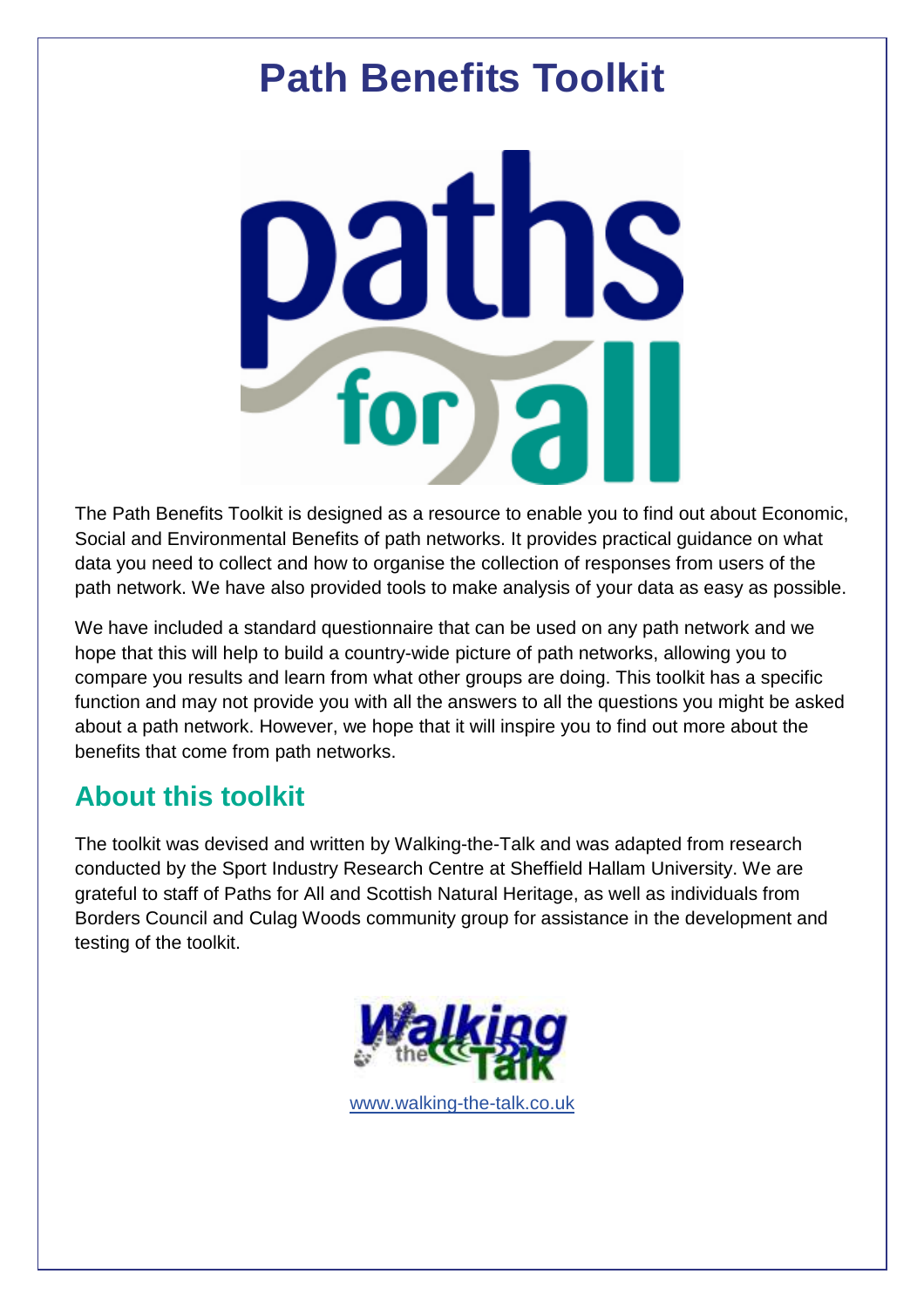## **Contents**

| $\mathbf 1$             |               |  |
|-------------------------|---------------|--|
|                         | 1.1           |  |
|                         | 1.2           |  |
|                         | 1.3           |  |
|                         |               |  |
| $\overline{2}$          |               |  |
|                         | 2.1           |  |
|                         |               |  |
|                         |               |  |
|                         | $2.2^{\circ}$ |  |
|                         | 2.3           |  |
|                         |               |  |
| $\overline{3}$          |               |  |
|                         | 3.1           |  |
|                         | 3.2           |  |
|                         | 3.3           |  |
|                         | 3.4           |  |
|                         |               |  |
| $\overline{\mathbf{4}}$ |               |  |
|                         | 4.1           |  |
|                         | 4.2           |  |
|                         | 4.3           |  |
|                         | 4.4           |  |
|                         |               |  |
|                         |               |  |
|                         | 4.5           |  |
|                         |               |  |
|                         |               |  |
|                         |               |  |
|                         |               |  |
|                         | 4.6           |  |
|                         | 4.7           |  |
|                         |               |  |
|                         |               |  |
|                         |               |  |
|                         | 4.1           |  |
|                         | 4.2           |  |
| 5                       |               |  |
|                         | 5.1           |  |
|                         |               |  |
|                         | 5.2           |  |
|                         |               |  |
| 6                       |               |  |
|                         | 6.1           |  |
|                         |               |  |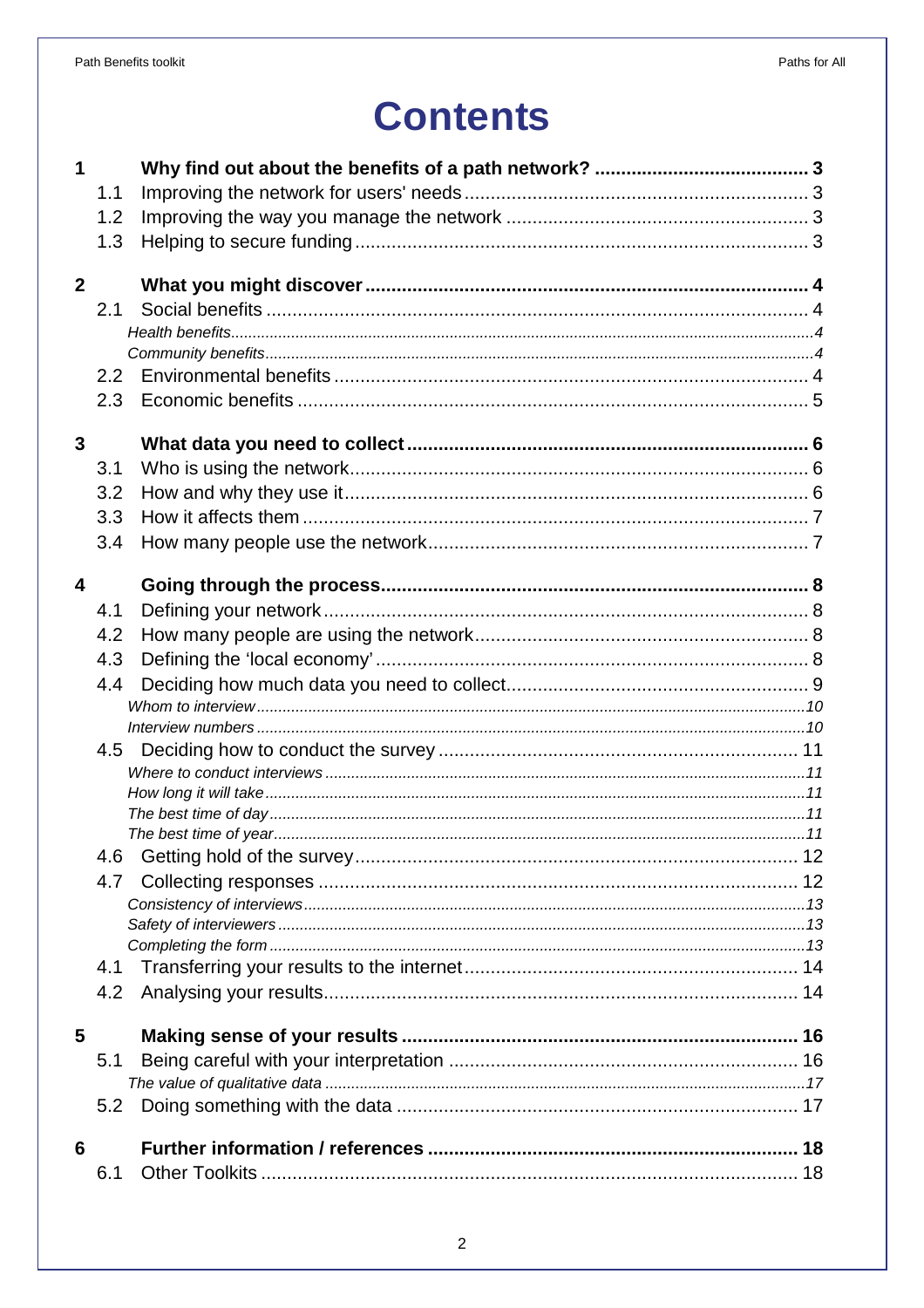## **1 Why find out about the benefits of a path network?**

After the hard work of actually creating or extending a path network, you will probably want to find out whether the effort was worthwhile. You might begin to wonder how many people are using the network, who is benefiting from all your hard graft and how you might get more resources to look after these paths in the future. In order to keep everyone else interested in the fact that paths are for people to enjoy, you need to find out what the benefits are for your network, and to tell the world about them.

Here are some good reasons why it is useful to look more closely at the benefits of paths:

#### **1.1 Improving the network for users' needs**

While you were developing your network, you probably spent time thinking about who was going to use the paths and what their various needs might be. The big question is... did you get this right? Have you managed to meet the demand from all the groups in your area, and if not, what's missing?

#### **1.2 Improving the way you manage the network**

As well as knowing whether you have provided the right kinds of paths, you might find it useful to know whether you can manage them more effectively. Again, this depends on the expectations of users, now they have had a chance to try out the paths.

#### **1.3 Helping to secure funding**

You may be looking for more funding, whether it's to improve that wet section by the burn, or to help keep the vegetation under control. You might even be looking for the next major phase of investment.

A well presented funding bid is likely to score more highly if you can show what you have achieved so far, what benefits you have brought and what people think of the existing work. There will always be pressure on funds, so making your case in terms of benefits is one way to make it stand out from the crowd.

An equally useful outcome of finding out about the benefits of path networks is to justify the investment you have already made. This could be used to advise your funders of how much impact their money has had or to demonstrate to local organisations that it really was worth the effort of developing a network.

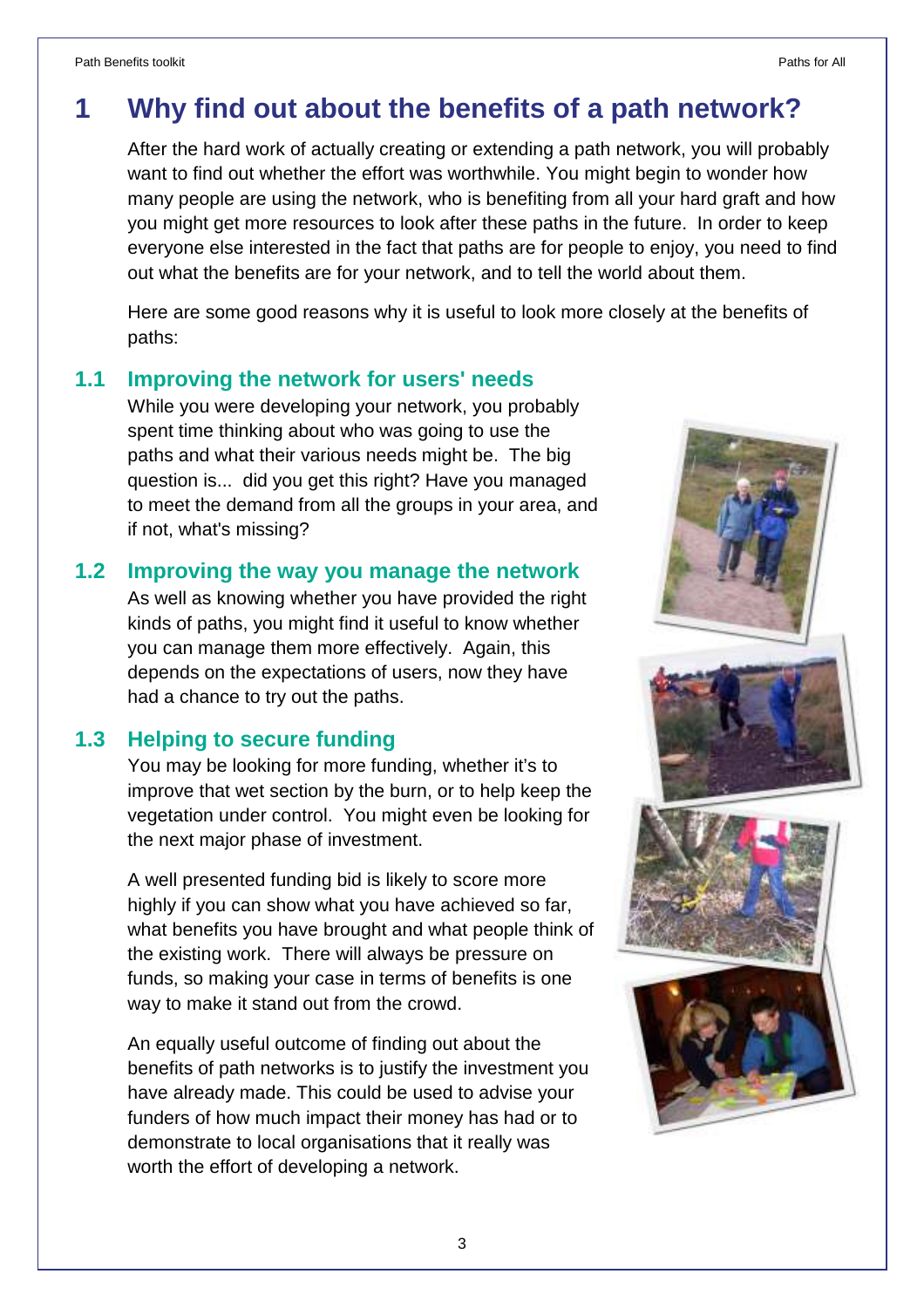## **2 What you might discover**

The purpose of evaluating the impact of a path network is to try to understand how people are benefitting from using the paths and to quantify the size of these benefits. We have developed a questionnaire that will help you to answer these questions, and the results will also show you how the network compares with others across Scotland.

The questionnaire is designed to highlight a range of social, economic and environmental benefits and gives a simple and standardised approach to collecting the data. In order to produce a full picture showing the scale of the benefits, you will also need to collect data on the use of the network. Guidance on this aspect of visitor monitoring will soon be available from SNH.

#### **2.1 Social benefits**

#### **Health benefits**

The physical and mental health benefits of regular exercise are well documented, and the questionnaire makes it possible to find out from users how these benefits are experienced locally.

For example, in a survey across five path networks in the Highlands and Islands, by HECLA Consulting (referred to as the HECLA survey from here onwards), 56% of respondents felt that using their local path network has increased their physical fitness and 90% reported that they feel less stressed as a result of using the paths.

#### **Community benefits**

Research has shown that there are direct benefits from path networks in supporting social relationships and indirectly, the process of network development brings benefits in terms of increasing 'community capacity'.

For example, over 80% of respondents in the HECLA survey indicated that their path network helped them to meet people and feel part of the community.

#### **2.2 Environmental benefits**

The questionnaire helps to identify whether paths in a network could help to reduce the traffic on the roads or provide alternative access to local services. This type of evaluation could also help to identify the need for paths that can help people to get to work or school.

For example, the HECLA survey revealed very low use of the networks for walking or cycling to work, and provides a challenge to encouraging greater use.





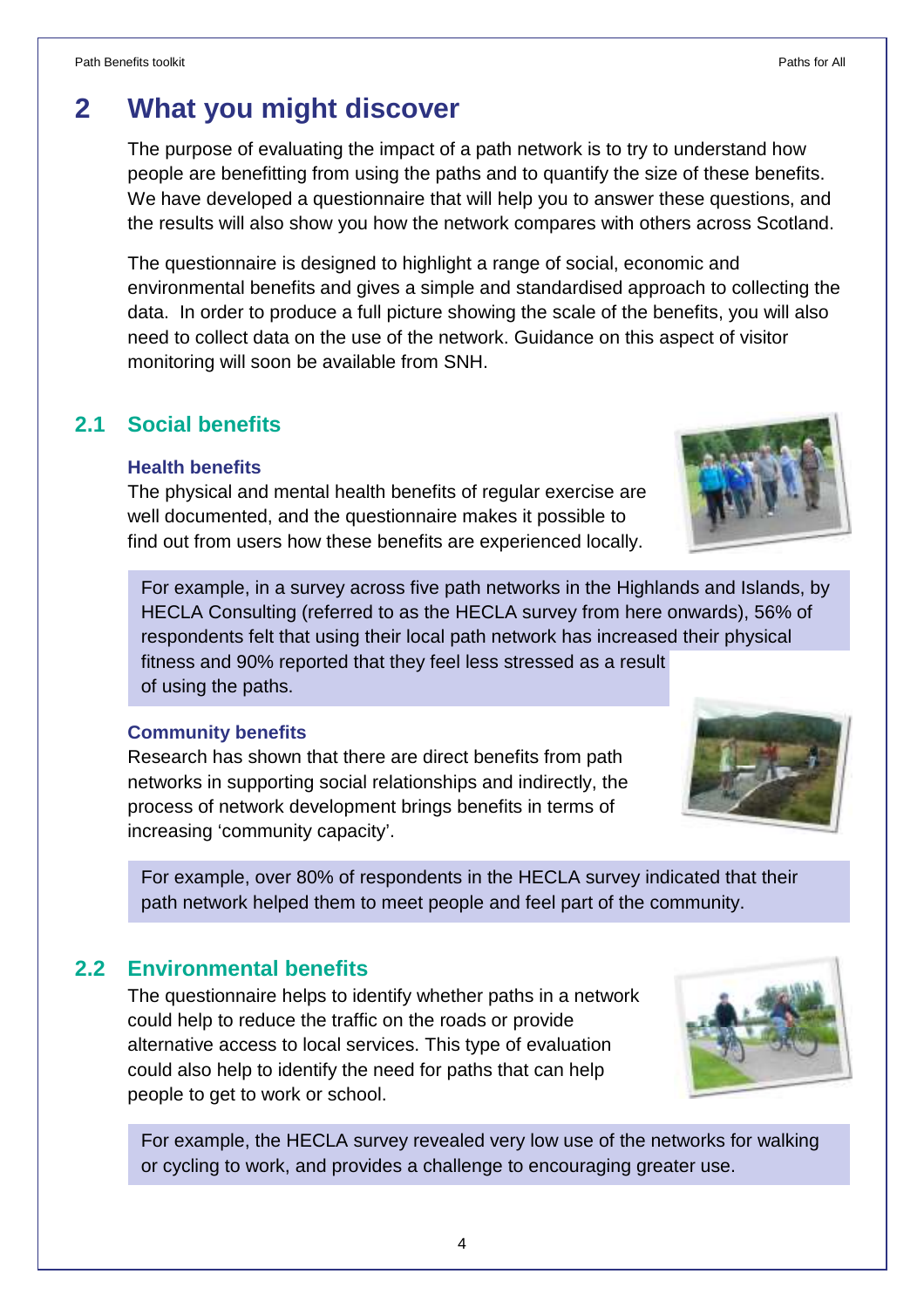#### **2.3 Economic benefits**

The approach taken in this toolkit is called 'at least' - only visitors to the area are considered to be contributing economically, so you can be sure that the actual effect of the path network on the local economy is higher. This avoids overstating 'multiplier effects' of paths. However, beyond the raw calculation of how much money is brought in by tourists, there is much to be said for the potential for path networks to add to the attractiveness of an area for tourism.



For example, in a study of 4 local path networks undertaken by the Sport Industry Research Centre (referred to as the SIRC study from here onwards), the average spend per eligible respondent varied from £42.20 in Edinburgh to £24.11 at Abriachan (near Drumnadrochit).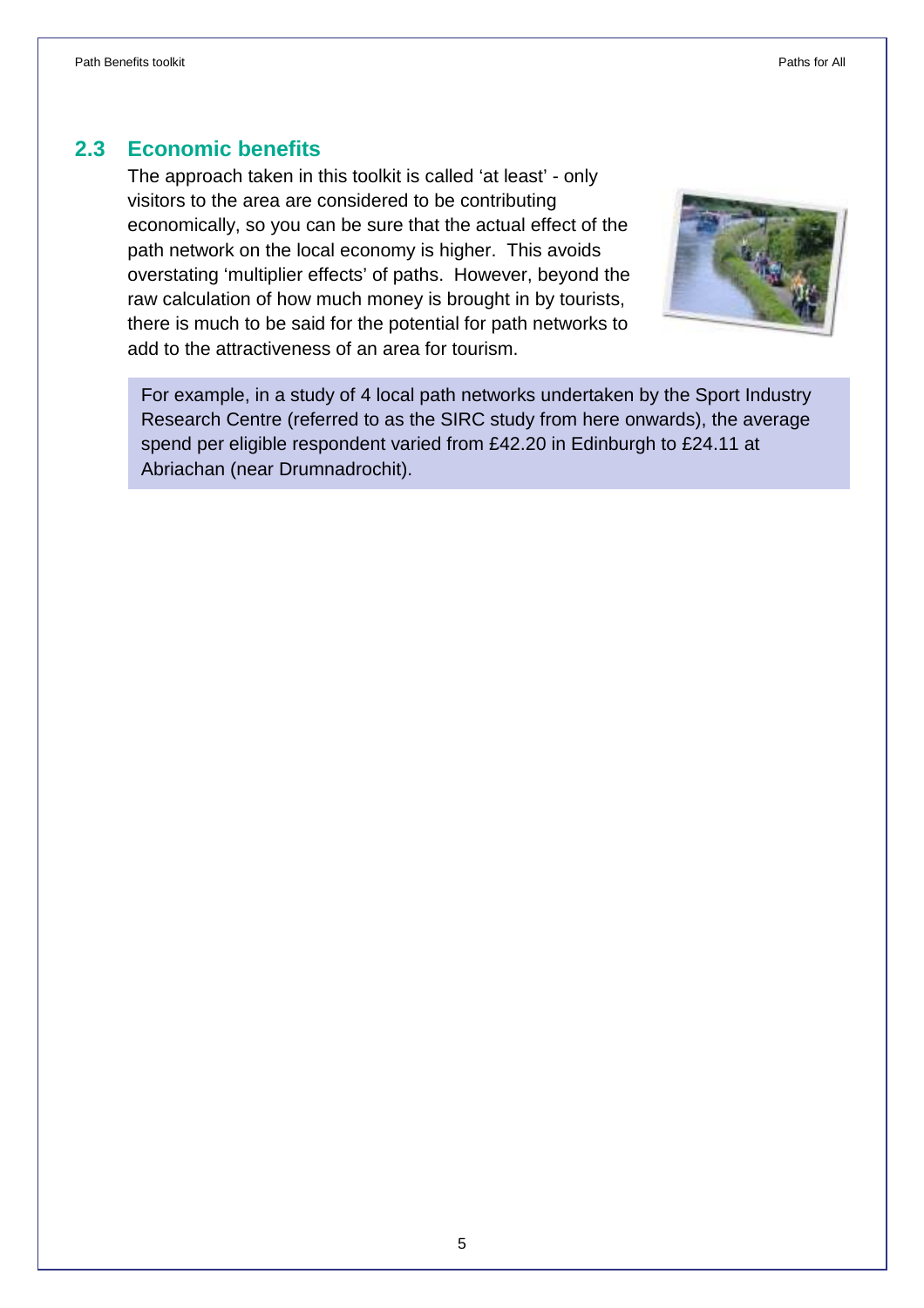## **3 What data you need to collect**

We have developed the questionnaire to make it easy for you to collect data in a standard format and be able to analyse the results with confidence.

The data you need to collect can be broadly divided into four areas:

- Who is using the network
- How and why they use it
- How using the network affects them
- How many people use the network

The first three of these are covered by the questionnaire itself, and the fourth requires you to count people over an extended period, so is probably best done with an automatic counter!

#### **3.1 Who is using the network**

The information you need to collect includes:

- Age (usually grouped into a standard set of ranges)
- Gender
- Home postcode (relates to a group of houses rather than an individual dwelling)
- Where they are staying locally if they are a visitor
- How long they are staying
- How much they estimate they are spending whilst in the area
- Whether the presence of the paths influenced their decision to visit

As well as providing basic demographics, this information shows the proportion of visitors using the network and how much money they spend. You can then demonstrate the economic benefit directly attributed to the path network. This will tell you the 'at least' amount of economic activity generated by the network - other studies may have taken other factors into account to estimate economic impact (such as the additional money that local people spend in the area) but they are generally more tenuous and can be difficult to disentangle.



For example, the SIRC study found that Peebles had an unusually large (27%) proportion of users who were over 65. They also found that 15% of users in Peebles were visitors who had come to use the paths.

#### **3.2 How and why they use it**

The information about uses of the network include:

- Type of activity (e.g. cycling, dog walking, running etc)
- Purpose of the 'journey' (e.g. shopping, commuting, recreation fitness etc)
- Frequency of Use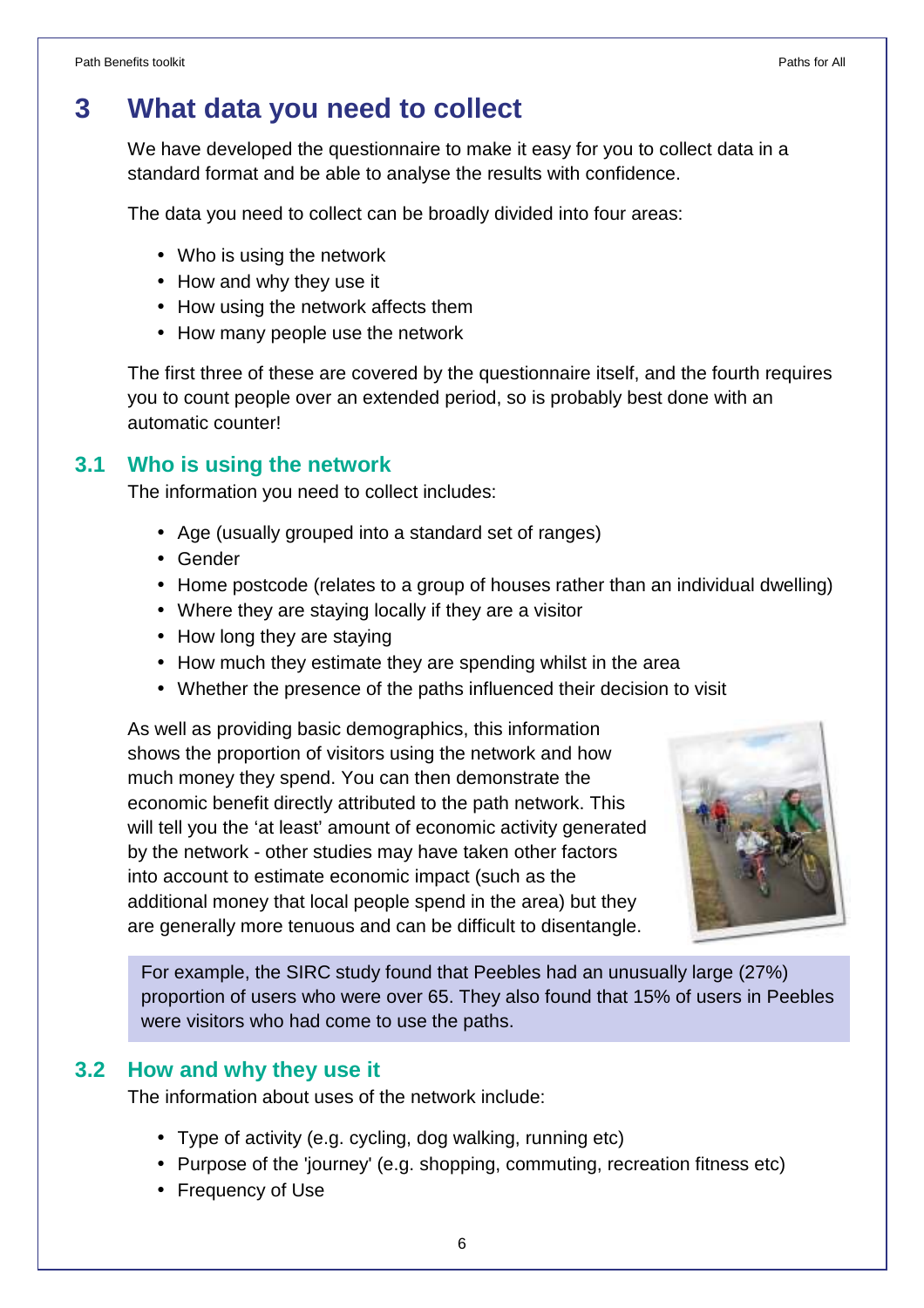The information from these results will help you to work out the range of benefits brought by the network and how the paths contribute to, for example, reducing traffic congestion.

For example, the SIRC study found that 4.7% of users interviewed were on their way to or from work.

#### **3.3 How it affects them**

The types of information you need to collect include:

- levels of physical activity
- influence of the network on physical activity and mental health
- experiences whilst using the network



The responses will give you insight into the health benefits associated with the path network and the general levels of satisfaction with it. When this is combined with the demographic data you have also collected, it could help you to work out what contribution the path network is making to the health of the local community.

The SIRC study found that 72.9% of respondents used the path network at least once a week and that overall 38.8% had significantly increased their physical activity as a result of having the path network available.

#### **3.4 How many people use the network**

This question is probably best answered by taking measurements - either by someone actually counting people over a period of time, or by using automatic people counters.

However, if you do not have years' worth of data showing how many people have used the path network this shouldn't stop you from finding out about the benefits. Use local knowledge to work out which parts of the network attract the most people, and when might be the best time to meet them. This will ensure that you collect data in the most effective way and get the most representative sample to interview.

You can find more information about using people counters on the Scottish Outdoor Access Code website.

The reason this data is necessary is that it will help you determine the overall size of the benefits from a path network - you can use these figures to make calculations from the other data you collect to estimate the total impacts.

For example, the automatic visitor counter figures for Abriachan in 2006 showed that there were almost 27,000 visits to the path network. On the basis of the calculated expenditure per visitor in different seasons, the SIRC study concluded that the economic benefit to the local economy in 2006 was at least £190,000.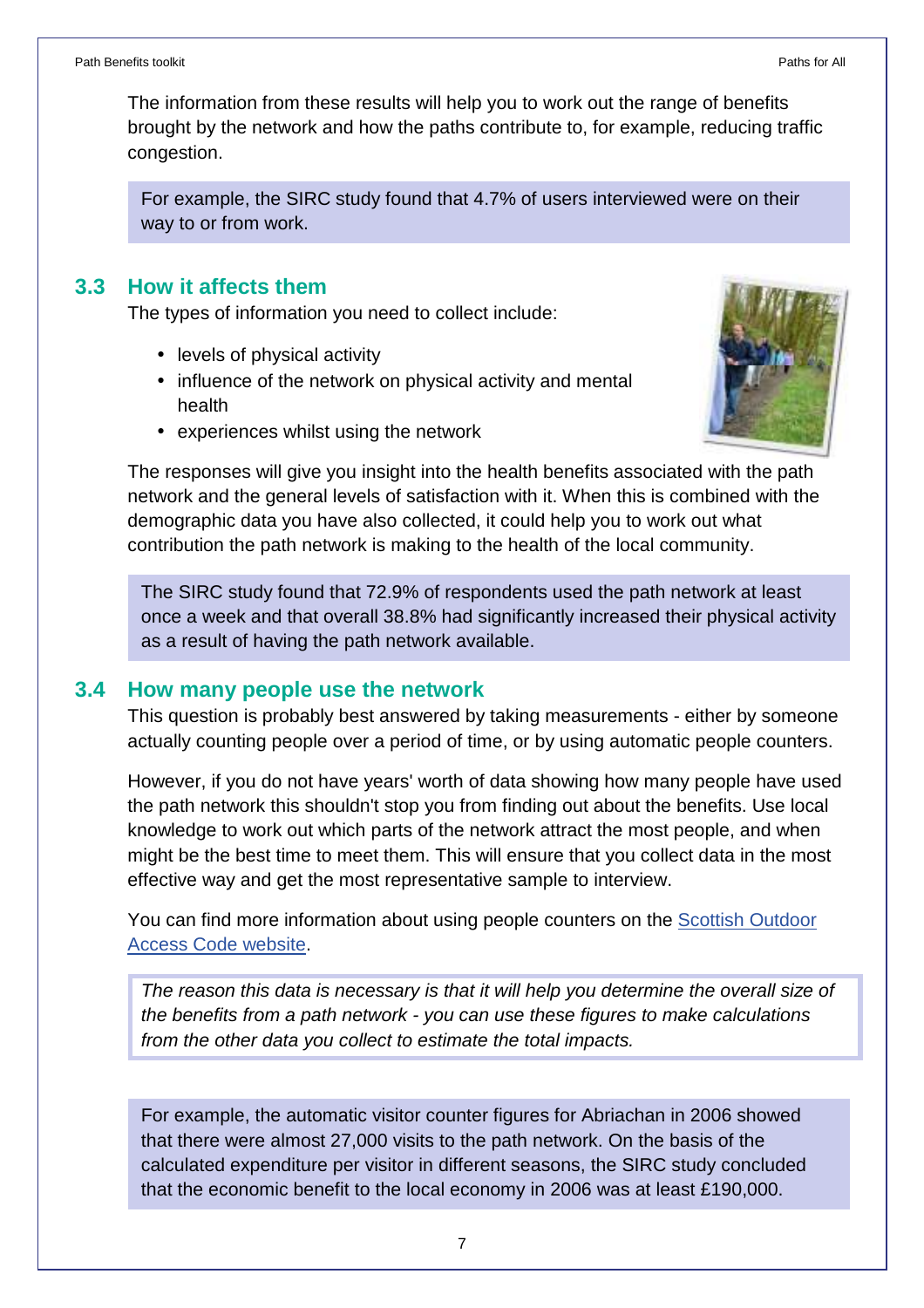### **4 Going through the process**

#### **4.1 Defining your network**

You need to decide which paths are you including in the survey and find out how many people use them. It is useful to produce a map with the paths marked, so that you can make sure that both the interviewers and respondents have a clear idea of what you mean by 'path network'.

#### **4.2 How many people are using the network**

If you have data available from people counters, this will be very helpful and it is probably best to interview people near to a counter - this adds value to your data allowing you to extrapolate the results more easily. This assumes that the people counters are properly placed and working at the time of the evaluation.

If there are no counters, use local knowledge of the network to inform your decision where to collect data and get an estimate of how many people are likely to use the path(s). Choose locations that will give you a range of users and will enable you to collect enough responses.

However, it is easy to use a lack of path user data as an excuse for inaction. Even without accurate counter data your results can still be presented to show the impact of the path network, for example the size of benefit per 1000 users.

If the respondents from outside the local area spend, on average, £25 this means that for every 1,000 tourists, the network brings a benefit of £25,000 to the local economy. The survey should allow you to estimate the ratio of local users versus tourists during the period of survey, and if 1 in every 5 visitors were classed as a tourist, then overall, for every 1000 path users, the economic benefit would be £5,000.

This will not give you a complete picture, or provide an accurate indication of the actual size of the economic benefit, but it will give you figures to work with until you have information about how many people use the network.

#### **4.3 Defining the 'local economy'**

The purpose of the evaluation is to identify the benefits of the path network to the local area, but you need to be sure that you measure the economic benefits brought by people from outwith that area. This is the most reliable method of calculating the 'at least' economic benefit (see 2.3) brought by path networks.



Unfortunately there is no agreed 'definition' of a local economy in Scotland, except in general terms as being the area where products and services are supplied. This means that it is difficult to compare economic impact between different studies, and worse, it makes it hard for local groups to be certain that their evaluation has any credibility.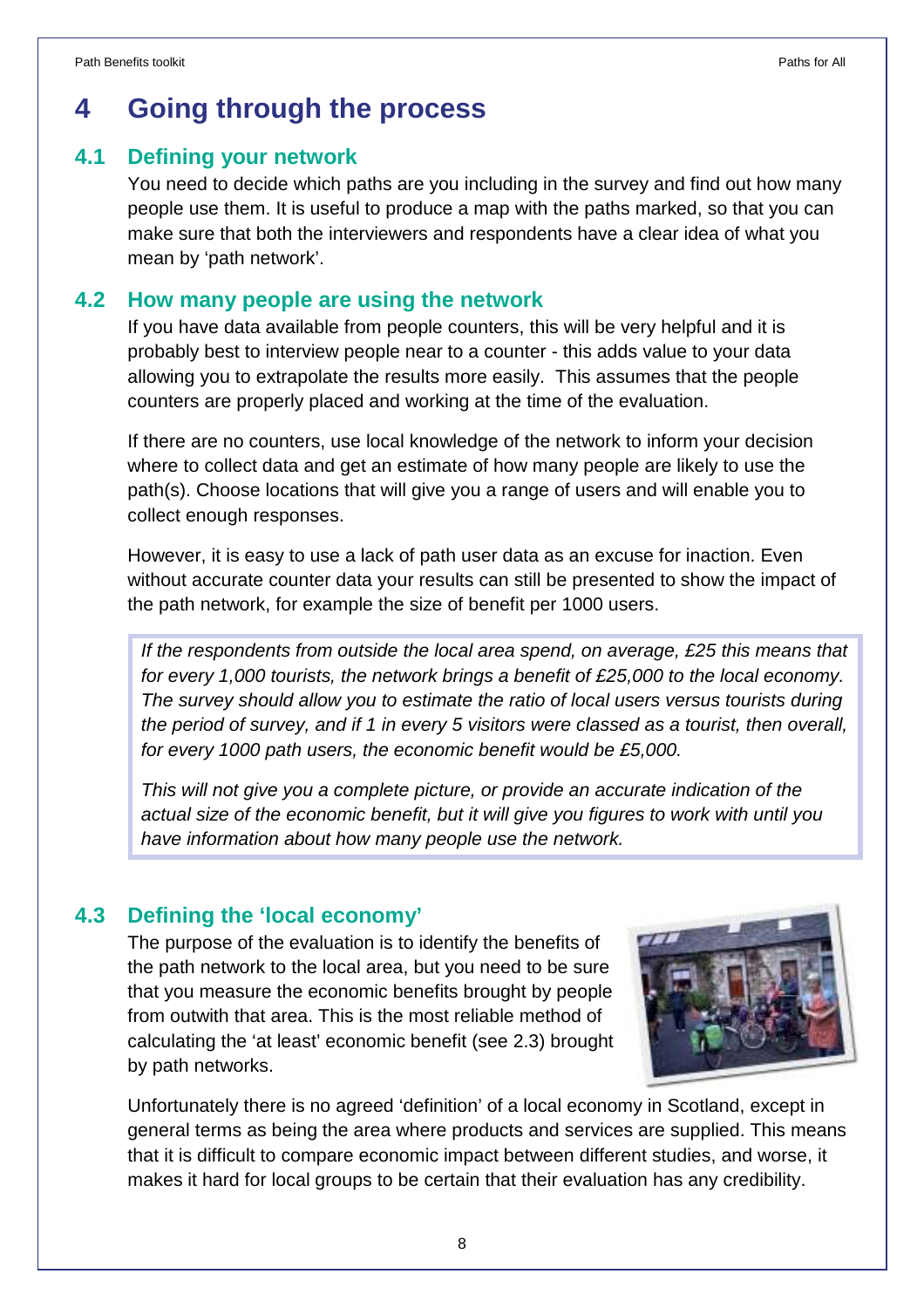The Path Benefits Toolkit therefore uses a 'standardised' approach to defining the local economy based on the postcode(s) through which a path network passes. We have used the Postcode Sectors, as defined by the General Register of Scotland for Census data, to identify areas that are likely to provide the necessary services (i.e. food, fuel / transport links, accommodation etc.) for visitors.

You can download a map of postcode sectors in Scotland from the SCROL website: www.scrol.gov.uk/scrol/metadata/maps/Scotland%20-%20Postcode%20Sectors.pdf

A postcode sector is defined as an area encompassing a range of postcodes (depending on population density), and is usually a whole postcode minus the last two digits (e.g. IV27 1). A map of postcode sectors in Scotland is available on the SCROL website (Scottish Census Results On Line), and an accompanying list defines where multiple postcodes are amalgamated to create a Postcode Sector of acceptable



population size for statistical purposes. Although these Postcode Sectors do not necessarily reflect identifiable communities or service provision areas, this is the most coherent framework available that will lead to a consistent approach to measuring benefit across different parts of the country.

This is, necessarily, a compromise, but we anticipate that this will provide the most robust basis for comparing evaluations, and has the added benefit of being comparable with the 2001 (and future) Census data. In addition, postcode sectors can be 'aggregated' to form Local Authority areas, which means that eventually it should be possible to build a picture of path benefits across different Local Authorities.

By linking the postcode sector(s) with section 4.1 above, you could produce a map that shows the extent of the path network and its relationship with the area of the local economy, which is one or more a postcode sectors.

**NOTE:** once you have confirmed the extent of your local economy, the questions about visitors' expenditure must relate to this area - you can't measure expenditure in the region instead of the local economy. For example if you define your local economy as IV27 1, you are only interested in their expenditure in that area, not in Inverness, or 'The Highlands'.

#### **4.4 Deciding how much data you need to collect**

The target number of interviews will depend on the number of users and how accurate you would like your data to be and can be expressed in terms of confidence intervals and probability. It will also be partly dependent on the resources you have available.

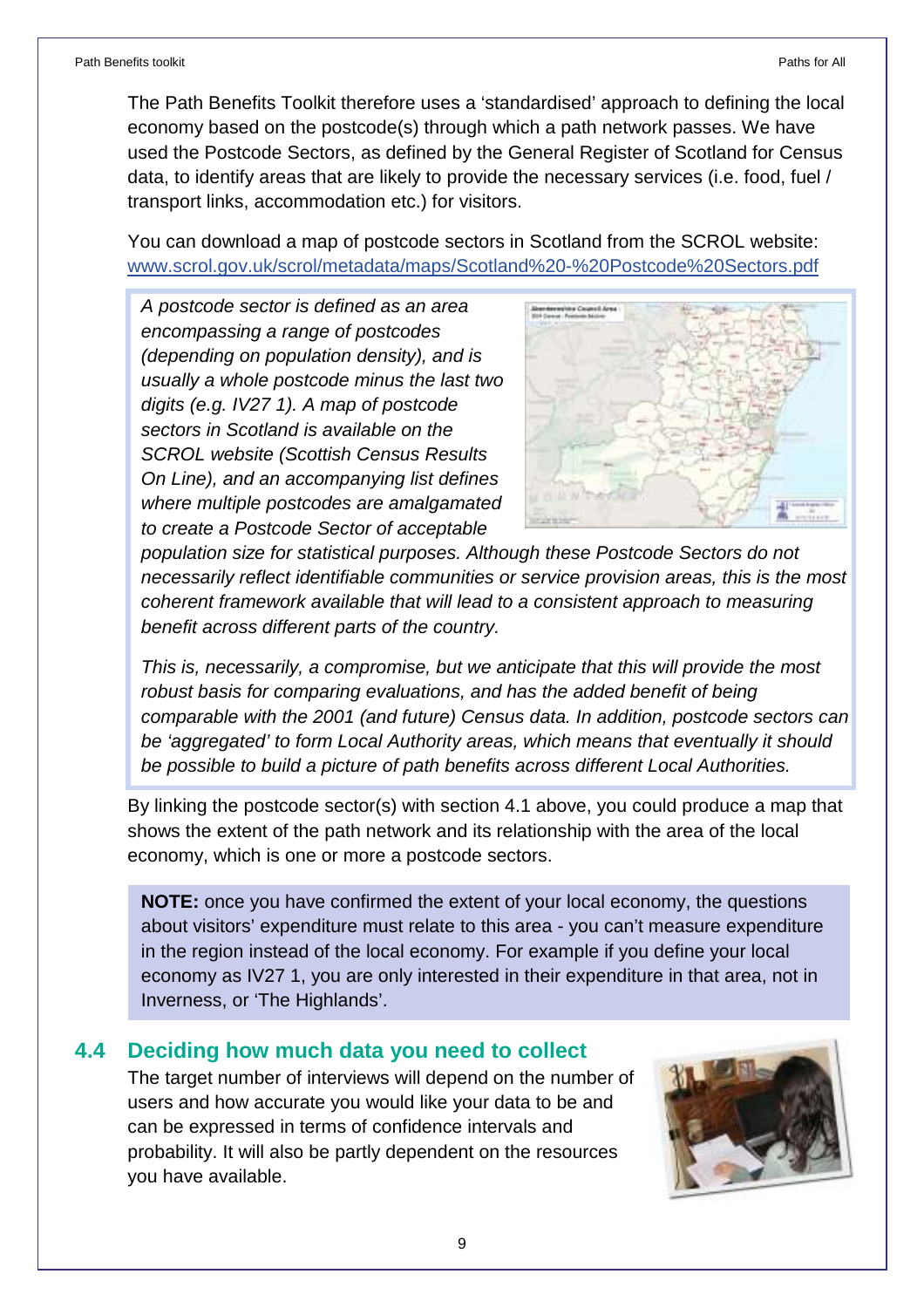The statistical aspect of all evaluations can cause a headache for many people but we have included some technical information to ensure that it is clear what you are actually measuring. There is no single or definitive answer to the question 'what is the economic benefit of the path network?' because you cannot interview every user. The statistics presented are designed to give you an idea of the accuracy of the responses and how confident you can be that they reflect the 'real' situation. We recognise that this is complex, but information about the level of confidence is a vital part of any report and should always be included - it will give your evaluation more credibility in statistical terms to provide the reliability of your conclusions.

#### **Whom to interview**

Because you are only interviewing a sample of all users, you need to decide whom to interview without introducing any bias to the evaluation. The simplest method is to invite the next person who passes, and if this is a group, to select one respondent as the person whose birthday is next.

To comply with good practice guidelines for conducting research, you should not interview anyone who is, or appears to be under 16, without their parents' consent.

#### **Interview numbers**

The actual number of interviews (sample size) required can be statistically related to the degree of accuracy you are seeking. There is a balance between having enough responses to be confident that the results are reliable and interviewing more people than necessary (although the latter is rarely a problem). The final decision may also be influenced by the resources you have available to collect responses, but having a good idea of how to make your results more accurate may help you to plan what resources you need.

For example, you will probably want to be at least 95% certain that, if you find that 50% of the path users are visitors, there really are somewhere between 45% and 55% visitors who use the network (i.e. a 10% range or a 5% confidence interval). To attain this level of confidence in your data you would need to interview 384 people. If you want to be sure that visitors actually make up between 47.5% and 52.5% of the total users (the narrower range is a smaller confidence interval of 2.5%), you would need to interview 1,537 people. The reason that this is important is highlighted in section 5.1.

If you only interview 100 people then it means that the confidence in your data is much lower: you can be 95% certain that the proportion of visitors lies somewhere between 40.2% and 59.8% which, statistically, is a wide range (19.6%, or a 9.8% confidence interval). This doesn't mean that your data is wrong, but it is really important to give these figures so that it is possible to work out how big a pinch of salt to use.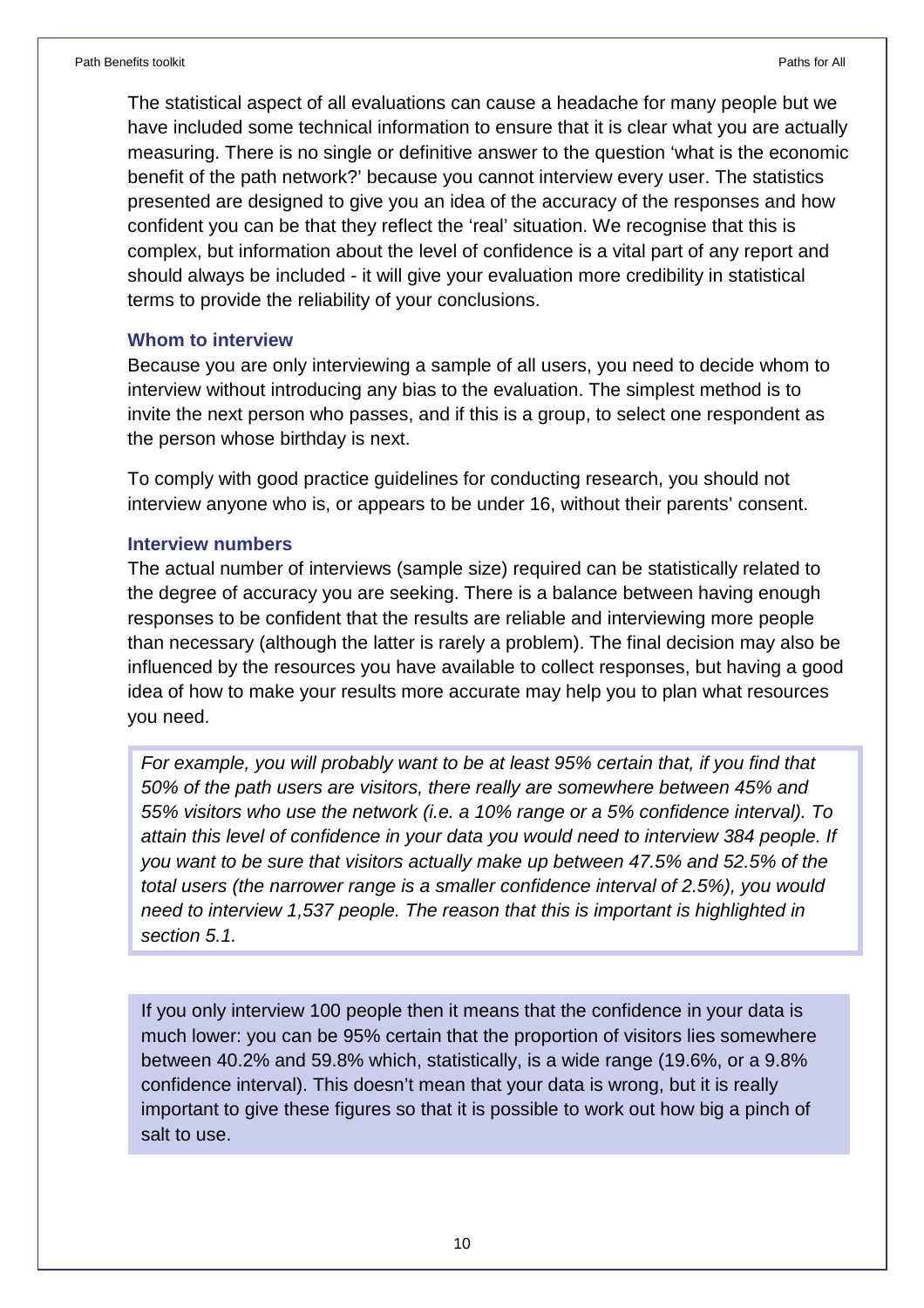#### **4.5 Deciding how to conduct the survey**

In designing the fieldwork, you need to consider the following aspects:

#### **Where to conduct interviews**

Using one fixed point is a consistent approach, but it may not give you access to all the users of the network. Similarly, choosing the busiest place might help you reach the target number of interviews quickly, but the results may not be representative of the range of users on the network. If there are people counters installed, it makes sense to interview somewhere that you can use the data from the counter to aggregate your results.



#### **How long it will take**

The hardest part of the survey to get right is estimating how much time you will need to reach your target number of responses. The Visitor Monitoring Manual currently being developed by SNH suggests that you can expect to conduct 1.6 to 2.5 interviews per hour (based on a 12 minute interview). That's between 10 and 15 interviews on a 6 hour shift. So to collect 384 responses (to meet the 5% confidence interval described in section 4.4 above) at this rate you would need to arrange between 25 and 35 days worth of interview time. The path benefits questionnaire usually takes 6-8 minutes and although this is unlikely to halve the amount of time required for data collection, you may need between 20 and 25 days of labour available in total.

#### **The best time of day**

There may be particular patterns of use on a network, such as early morning dog walking or commuters. If you want the evaluation to reach a wide range you need to make sure that these times are included. However, concentrating on busy times could miss the people who prefer to use the network when it is quiet. One particular issue is getting responses from people who are on their way to or from work. You might need to produce a flyer and invite them to answer the questionnaire directly online. Contact the Partnership for details of how to set this up.

#### **The best time of year**

If possible, you should try to collect data at different times of the year. This should help to give you a flavour of any seasonal differences, but there are a number of issues that you need to consider. Choosing to include or exclude main holiday periods (such as Easter or October 'half-term') could affect the proportion of visitors to locals that you interview.



Equally, you need to consider interviewing on weekdays and at weekends, as there may be differences in who is using the network at these times. Whichever options you choose there are compromises, the important aspect of this is to recognise these when you are analysing the data - there is no right or wrong answer.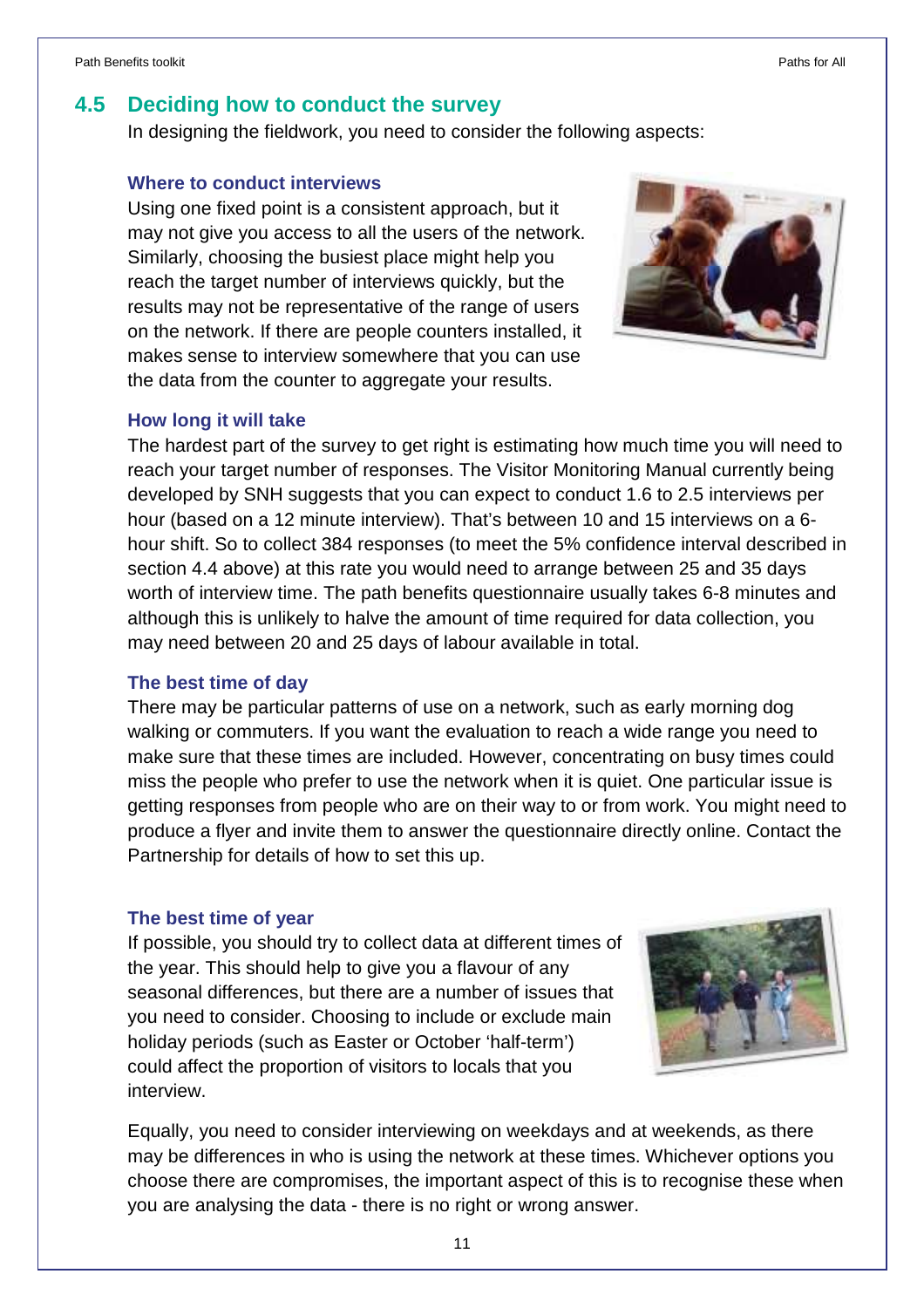In the development of the methodology, the researchers from SIRC undertook three periods of data collection: summer, autumn and winter in order to get a view of who was using the networks at different times of year. During each period, they used two researchers who spent three days interviewing people, working 8 hours each day.

The following timetable can be used to help plan the evaluation, and is based on fitting with a 'project' within one financial year:

| April               | May                             | July/August                     | October                         | Jan/February Feb/March          |                                |
|---------------------|---------------------------------|---------------------------------|---------------------------------|---------------------------------|--------------------------------|
| Project<br>planning | Session 1<br>data<br>collection | Session 2<br>data<br>collection | Session 3<br>data<br>collection | Session 4<br>data<br>collection | Data analysis<br>and reporting |
|                     | $3$ days, $2$<br>people         | $3$ days, $2$<br>people         | $3$ days, $2$<br>people         | 3 days, 2<br>people             |                                |

#### **4.6 Getting hold of the survey**

Once you have planned where, when and how many interviews to conduct, you need to gain access to the questionnaire. The survey is available to download from the Paths for All Partnership's website - it is a 'PDF' file, which requires a 'PDF reader' programme (such as Adobe Reader). This questionnaire can then be printed for use in data collection.

However, in order to reduce the effort in making sense of results, the initial data analysis for the survey is done using Survey Monkey, an online service. The Survey Monkey website holds all the data from Path Benefits Evaluations and each path group is responsible for transferring the data from paper questionnaires to the online 'database'.

The responses from each network are stored in a separate 'collector' to avoid the data getting mixed up. Therefore, in order to use the questionnaire you will need to request a link to your collector - this will allow you to input the responses and have the initial analysis completed automatically. You will be given a password that is unique to your collector. Please safeguard this password to prevent spurious data being added.

Once you have a collector link for your network, print enough copies of the blank form for your surveyors (do not complete this version of the form on a computer as the answers cannot be saved) and ensure that each interviewer understands the questions and can complete the form accurately on paper.

#### **4.7 Collecting responses**

There are a number of issues that you need to consider about conducting the interviews to make sure that you comply with both good practice and legislation. These include the safety of the interviewers, compliance with the data protection act and ensuring that all interviews are conducted in a similar manner.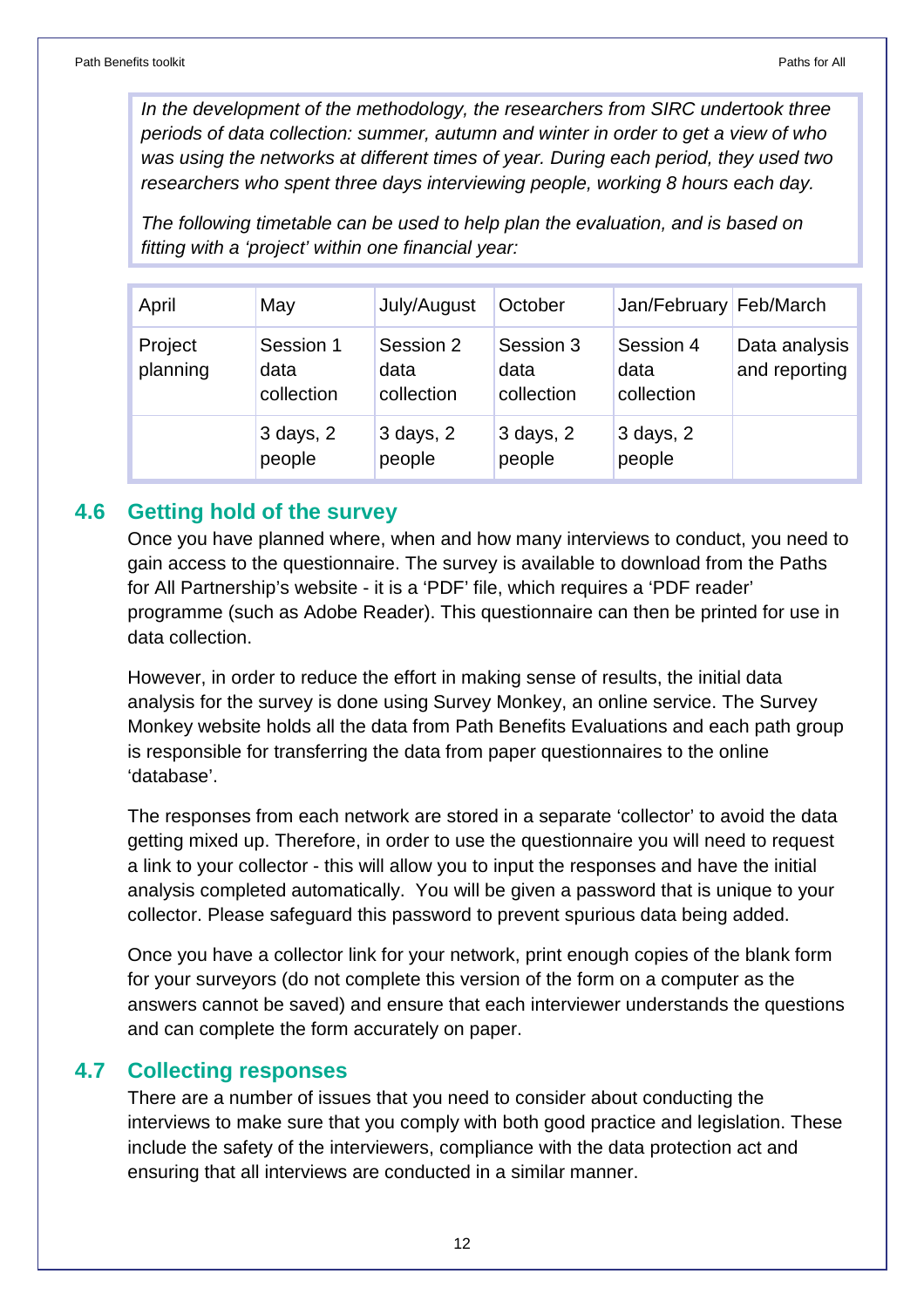#### **Consistency of interviews**

The interviewers should use the same explanations of questions and if necessary use a script and 'show cards' to make sure that there are no differences between interviewers. 'Show cards' give the list of standard responses to questions and can sometimes help to speed up the interview - it can take longer to read out the questions, but if there are a number of choices to a question the cards can help to clarify the options (the respondent doesn't need to memorise things before answering). If you decide to use the show cards, laminate them for use outside.

#### **Safety of interviewers**

When the interviewers are collecting responses make sure they are safe by ensuring that:

- someone knows where the interviews are being conducted
- they are not working alone
- they have a mobile phone and know where phone reception is available
- they are suitably dressed for the conditions (including sunscreen in summer)
- they are advised of 'common sense' issues relating to personal safety during interviews



You will need to ensure that you understand risks that are posed at each collection point, probably by making a site visit, and complete a simple risk assessment to give to the interviewers. You can use the guidelines in the Annex to this toolkit to make sure that all interviewers are aware of their own safety considerations. This sheet should be given to all interviewers prior to their first session and a signed copy returned before they begin. We have also included instructions for interviewers in this Annex - you need to fill in the postcode sectors and provide contact details for the interviewer to use.

#### **Completing the form**

Make sure that the interviewers complete the first question as it provides an 'identity' to each response. The majority of the questions are 'closed' - i.e. there is a defined response to the question. However, there is space to record additional information related to a number of questions. This is useful for capturing qualitative data, particularly opinions of respondents about their experiences of the network. It is not necessary (or desirable) to 'force' respondents to add extra information, but this space is given as a means of recording useful points that do not directly answer the question.

#### **The postcode sector question (q13)**

This is the most important question in the interview as it defines whether it is 'long' or 'short' - you do not need to ask this question as it is based on the answer to their postcode, which should be compared with the list of those included in the 'local economy' (please refer to section 4.3). Please ensure that each interviewer has a list of the postcode sectors.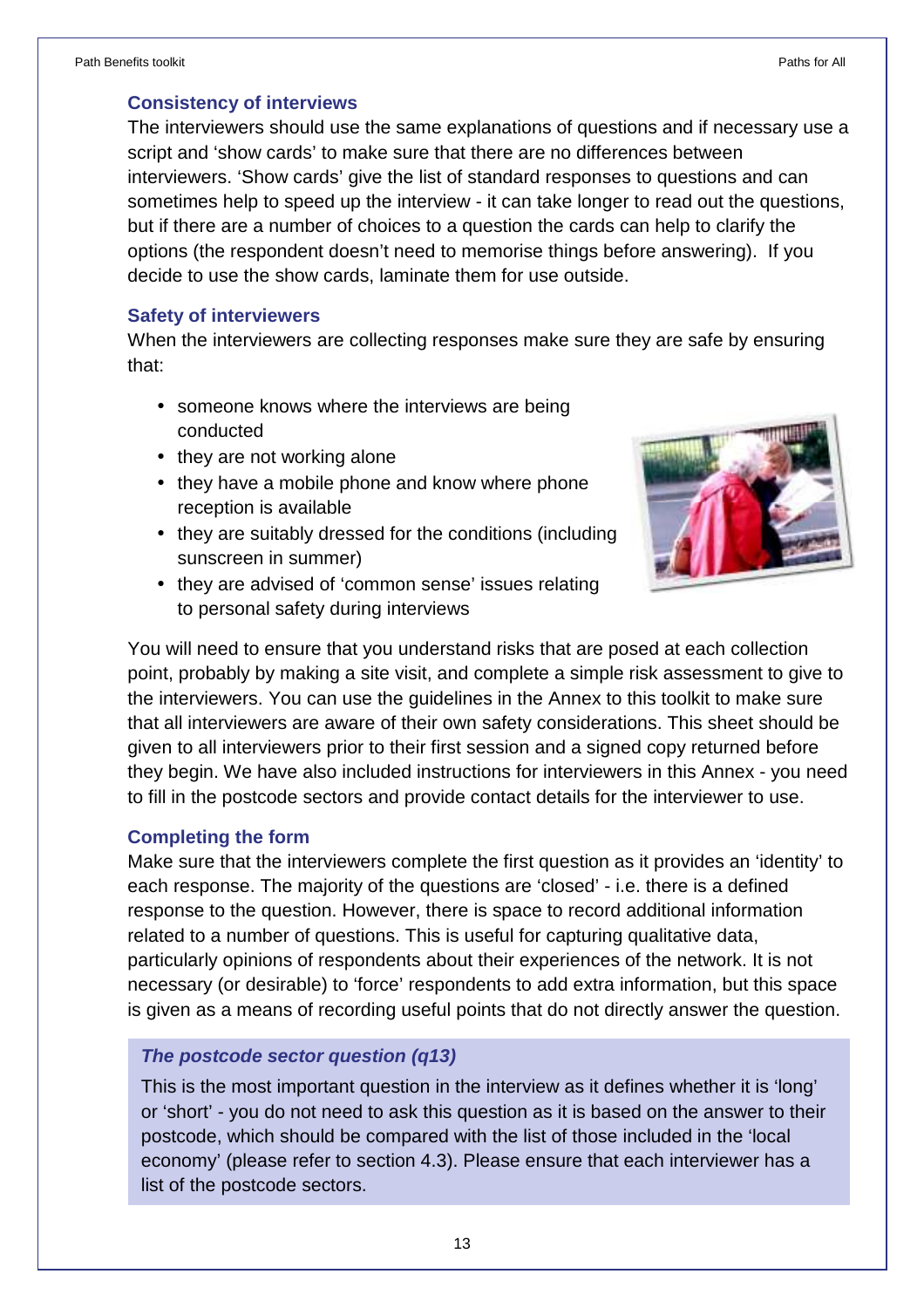#### **4.8 Transferring your results to the internet**

Once you have collected responses they can be entered into the Survey Monkey online survey. Please take great care when choosing which 'collector' to use. The password needs to be used on each response: this is both a security check and ensures that you have clicked on the correct 'collector'. You do not need to wait until all the interviews have been conducted before entering them into Survey Monkey and it will be a much less onerous task to complete the responses in small batches (it is also likely to increase the accuracy of transcribing the data).

|                                             |             | $-4 - 1$ |         |
|---------------------------------------------|-------------|----------|---------|
|                                             |             | mar      |         |
|                                             |             |          | z.<br>w |
|                                             |             |          |         |
|                                             | in in       |          |         |
| <b>STATISTICS</b><br>×<br><b>STATISTICS</b> |             |          |         |
|                                             |             |          |         |
|                                             |             |          |         |
|                                             |             |          |         |
|                                             |             |          |         |
|                                             | <b>STER</b> |          |         |
|                                             |             |          |         |
|                                             |             |          |         |

**Figure 1 Data entry in Survey Monkey Manual Communist Property Property Property Property Property Property** 

It should be possible to enter each response in approximately 2 minutes, depending on the speed of your typing and the quality of your internet connection. So this means that you can expect to enter around 25 - 30 responses per hour. Survey Monkey is set up to allow the input of multiple responses at once, so you may be able to get volunteers to enter the data - most public libraries have good broadband connections.

Before beginning the data entry, check the response to the final question. Where the respondent has decided not to take part, it is helpful to complete question 1 for each of these - it will help to make sure that you have recorded that an interview took place, but will not add the response to the 'collector'. These responses should then be shredded.

Once all the responses have been entered into Survey Monkey they should be securely filed. It is useful to keep the original responses until the data has been analysed in case there are any oddities that need to be checked. Once you have completed the evaluation and you are satisfied that the electronic version of your data is correct, the paper questionnaires can be shredded.

#### **The postcode sector question (again)**

The answer to this question defines whether or not you are taken through questions 14 to 25 - if the answer is 'postcode not on the list', you will be directed straight to the final question. This helps to speed up the process of data input.

#### **4.9 Analysing your results**

In order to analyse the data that you have entered, you will need another password for the data analysis page. This password is changed on a regular basis, so if you find that the password given no longer works, please make a further request.

From this link you will see ALL the data that has been entered (i.e. you are getting a National picture). In order to see the data for your network you need to filter the data by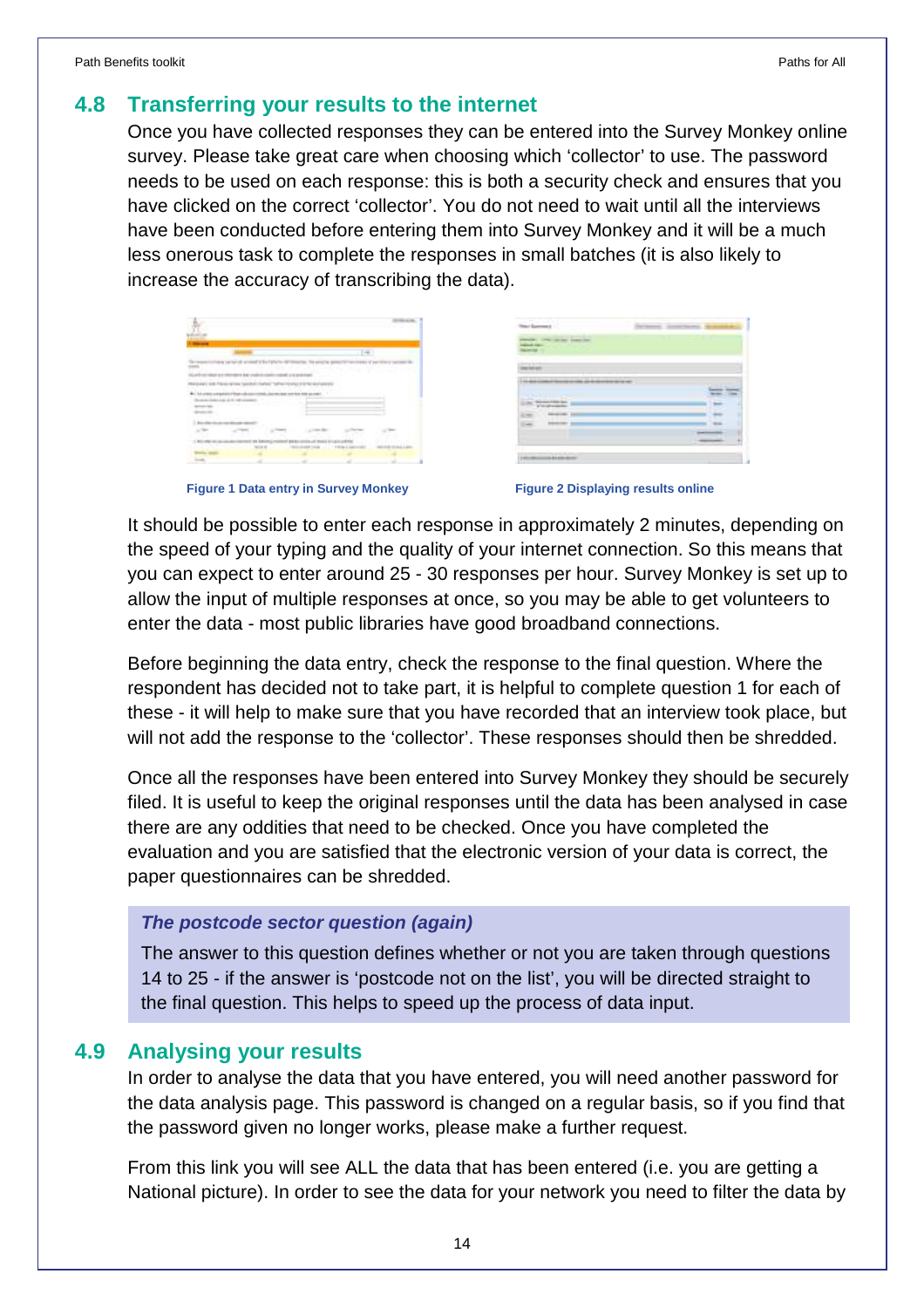the name of your 'collector', which allows you to display just the responses from your network. The first thing to do is to check that the data that has been entered is accurate (e.g. number of responses matches number of interviews conducted) before undertaking any analysis.

In addition to selecting results from your 'collector', you can choose to view results that are based on particular answers (choose filter by responses). The most obvious selection is to use the response to 'How would you describe yourself?' to show results that are from residents or visitors. This will help you to calculate the economic impact of the network (see section 5 below).

The filtering of results can be a powerful tool in helping to analyse your results. However, you need to spend some time thinking about the 'logic' of these filters, and the potential complexity makes it difficult to provide useful guidance for every scenario within this toolkit. As a general guide, you can use the filters to narrow down the responses from particular groups of respondents, with specific help in creating filters being available from Survey Monkey. The following are some examples of filtered results:

- People living locally AND aged 65+
- People living locally AND aged 44 55 OR aged 65+
- Visitors AND staying at home
- Visitors AND NOT staying at home

You may find that there are already a series of filters available - please do not change any existing filters, but you may find it useful to investigate how others have selected different responses to analyse.

**Caution**: when you are filtering the data to produce a 'subset' of responses, you still need to make sure that there are enough responses to be confident that the results are meaningful. Drawing conclusions about the economic impact of these respondents (e.g. visitors who are not staying at home) can be dangerous if you only have 5 responses in this category.

Once you have created the filters to give the sub-set of results, you can view the responses on the screen or download them. The results can be downloaded either as a summary report, or with the individual responses included (remember to tick the box to download the sub-set using your filtered results). To download a copy of the responses in spreadsheet format that you can use to make calculations choose 'condensed format' and 'actual text' options. You will need to format the columns of the downloaded file using your spreadsheet programme (e.g. Microsoft Excel or Open Office) in order to read the responses easily.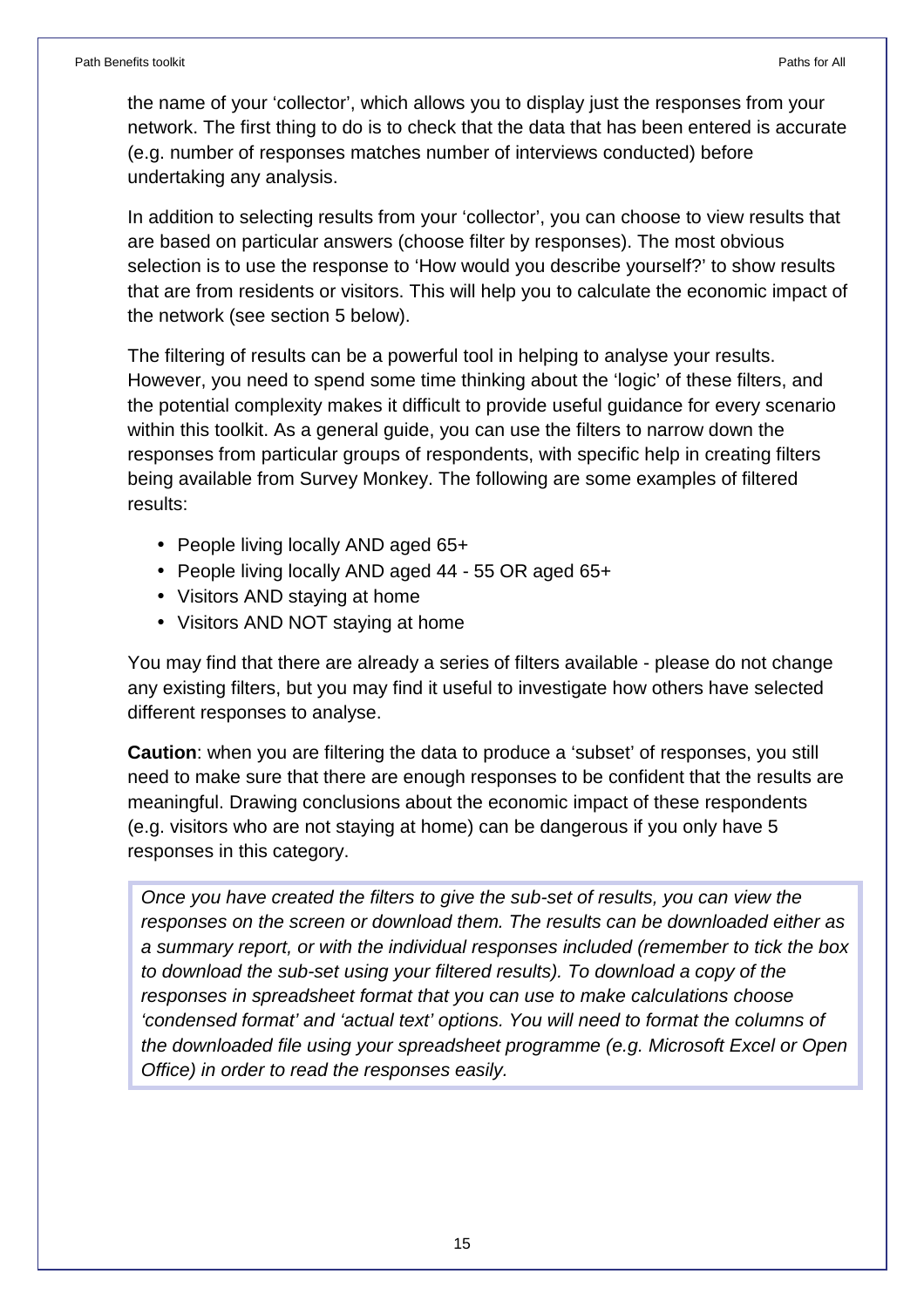## **5 Making sense of your results**

The initial analysis that can be viewed online will give you some useful insight into the benefits of a path network, but you need to make some calculations in order to find out specific answers, such as the economic benefit.

Summarising the responses is an important part of the whole evaluation and you need to decide which questions have given you the most useful answers. Based on these figures, you can formulate statements that help to highlight the benefits as well as any short-comings or challenges.

Using the spreadsheet, you can Sum the various totals that relate to expenditure by visitors to give you the amount that people expect to spend. In Microsoft Excel it is possible to filter this data further, which would allow you to select, for example, respondents from outwith the postcode sector of the local economy (answered 'visitor' to question 13) who chose to visit because of the path network (answered 'quite a lot' or 'specific reason' to question 20). These are the people who directly CONTRIBUTE to the economic benefit of the path network.

You can then calculate the mean value of EXPENDITURE for those who contribute to the economic benefit and the proportion of total users that are people who are CONTRIBUTORS. You can then calculate the economic benefit per user in the following way:

BENEFIT PER USER (£) **=** mean EXPENDITURE (£) **x** CONTRIBUTOR proportion (%)

#### **5.1 Being careful with your interpretation**

The analysis of your responses gives you a 'snapshot' of the people who were using the network during the time of the survey. The difficult part is to extrapolate those results to estimate the total benefits for the network. Unfortunately, there are too many factors that could affect your results so this toolkit cannot give you a simple way of calculating the total.



Once the responses have been collected, you need to consider how representative your data is likely to be - it is difficult to make any meaningful adjustments to any figures, but if you have unusually high or low figures (compared with your anecdotal 'gut feeling' for the network), it is worthwhile outlining where the 'errors' might have occurred.

For example, collecting data only on sunny days during the peak season may give you an unusually high proportion of CONTRIBUTORS that doesn't represent the overall pattern for the year. This would inflate the BENEFIT PER USER and give an over-estimate of the total economic benefit. The converse is true if rainy days in the depths of winter are the only source of responses.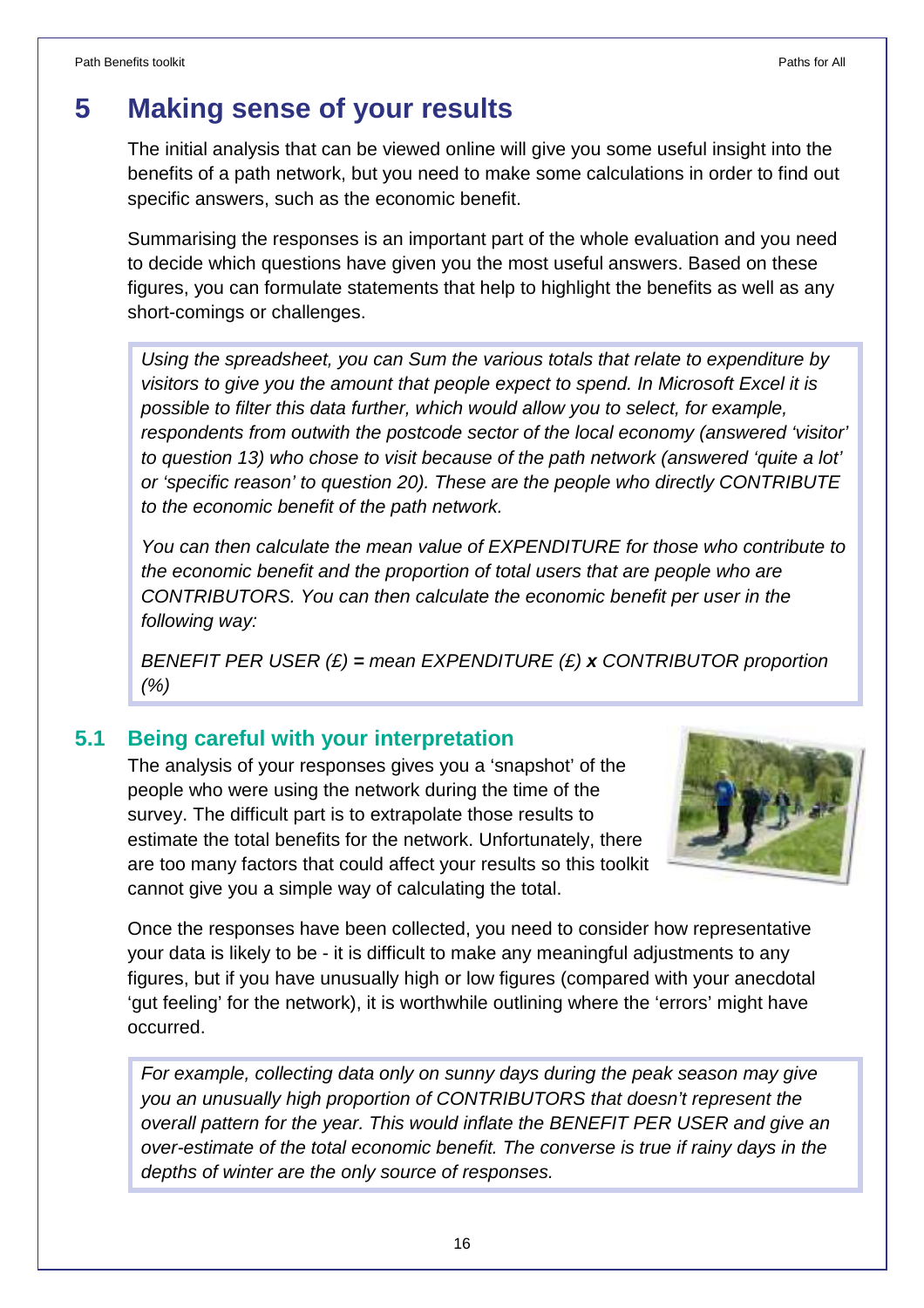However, a reasonable estimate can be made for each season where you have collected responses, and this could be combined with automatic visitor counter figures. Assuming that there are 9000 users in summer and that the BENEFIT PER PERSON is £9.10, you could show that the total economic benefit for summer is £81,900 (these figures are approximations from the Abriachan path network in 2006).

Returning to the issue of statistics (highlighted in section 4.4), your completed analysis should show the upper and lower figures in your calculations, based on the degree of confidence in your data. The following table shows why it is important to collect a reasonable number of responses:

| Estimated summer benefit: £81,900           | <b>Minimum benefit</b> | <b>Maximum Benefit</b> | Range      |
|---------------------------------------------|------------------------|------------------------|------------|
| 1,537 interviews (2.5% confidence interval) | £79,852.50             | £83,947.50             | £4,095.00  |
| 384 interviews (5% confidence interval)     | £77,805.00             | £85,995.00             | £8,190.00  |
| 100 interviews (9.8% confidence interval)   | £65,683.80             | £89,926.20             | £24,242.40 |

#### **The value of qualitative data**

Remember that the evaluation is not just about figures. Take time to read through the comments that people have made - you can often find important opinions that cannot be drawn out by looking only at numbers. You may find it useful to include some 'typical' comments, and be sure to include any negative responses where they are relevant.

#### **5.2 Doing something with the data**

This is the ultimate aim of the evaluation - it is not an 'end' in itself. You should be able to select some aspects of the evaluation that show how successful you have been and it can even be viewed positively (when seeking additional funding) to show where there are gaps or areas that need further work. If you are able to write a report and 'publish' it on the internet, then the information can be shared and accessed by potential funders. The easiest way of doing so is to provide a copy of the report to the Partnership and this can then be placed on the pathsforall.org.uk website.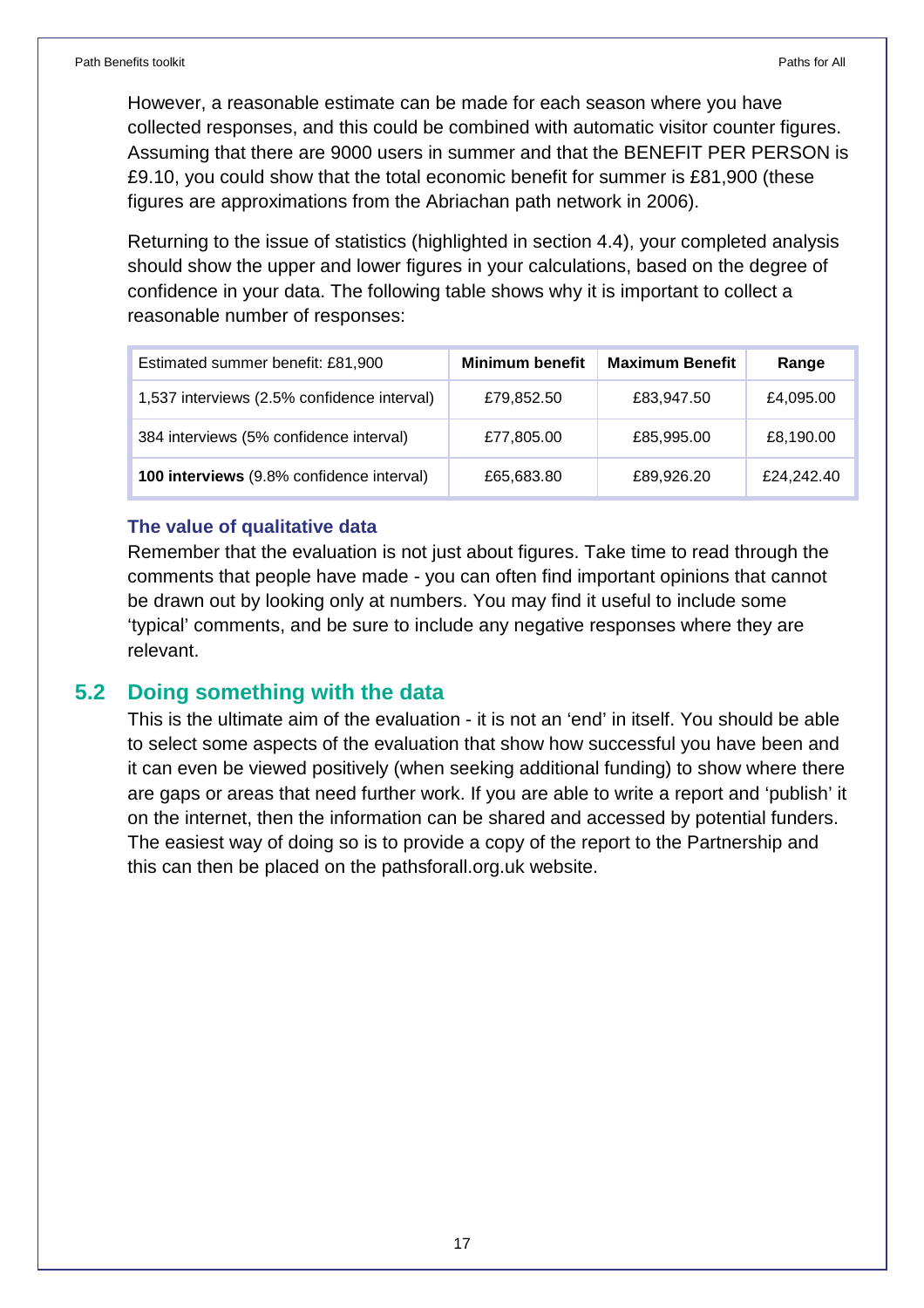## **6 Further information / references**

Sport Industry Research Centre (2008). What paths do for Scottish society: An economic and social impact study. Scottish Natural Heritage Commissioned Report (ROAME No. RO6AA607)

HECLA consulting (2007). Socio-economic impacts of community local access networks. Paths for All Partnership Commissioned Report. Available at: http://www.pathsforall.org.uk/outdooraccess/article.asp?id=593

Postcode Sectors: General Register of Scotland (2003). Geography. Available at: http://www.scrol.gov.uk/scrol/metadata/index\_geography.htm

Visitor monitoring manual - contact Caroline Fyfe at Scottish Natural Heritage in Inverness for more details

People counters: automatic People Counters - Fact Sheet and Inventory of Suppliers available at: www.outdooraccessscotland.com/upload/Counters%20Factsheet%20July%2006.pdf

#### **6.1 Other Toolkits**

Quantifying the health effects of cycling and walking - available at: http://www.euro.who.int/eprise/main/WHO/Progs/TRT/policy/20070503\_1

Greenspace quality: a guide to assessment, planning and strategic development available at: http://www.greenspacescotland.org.uk/default.asp?page=438

Walking Researcher Toolkit (Health Walks) - available at: http://www.pathsforall.org.uk/pathstohealth/article.asp?id=575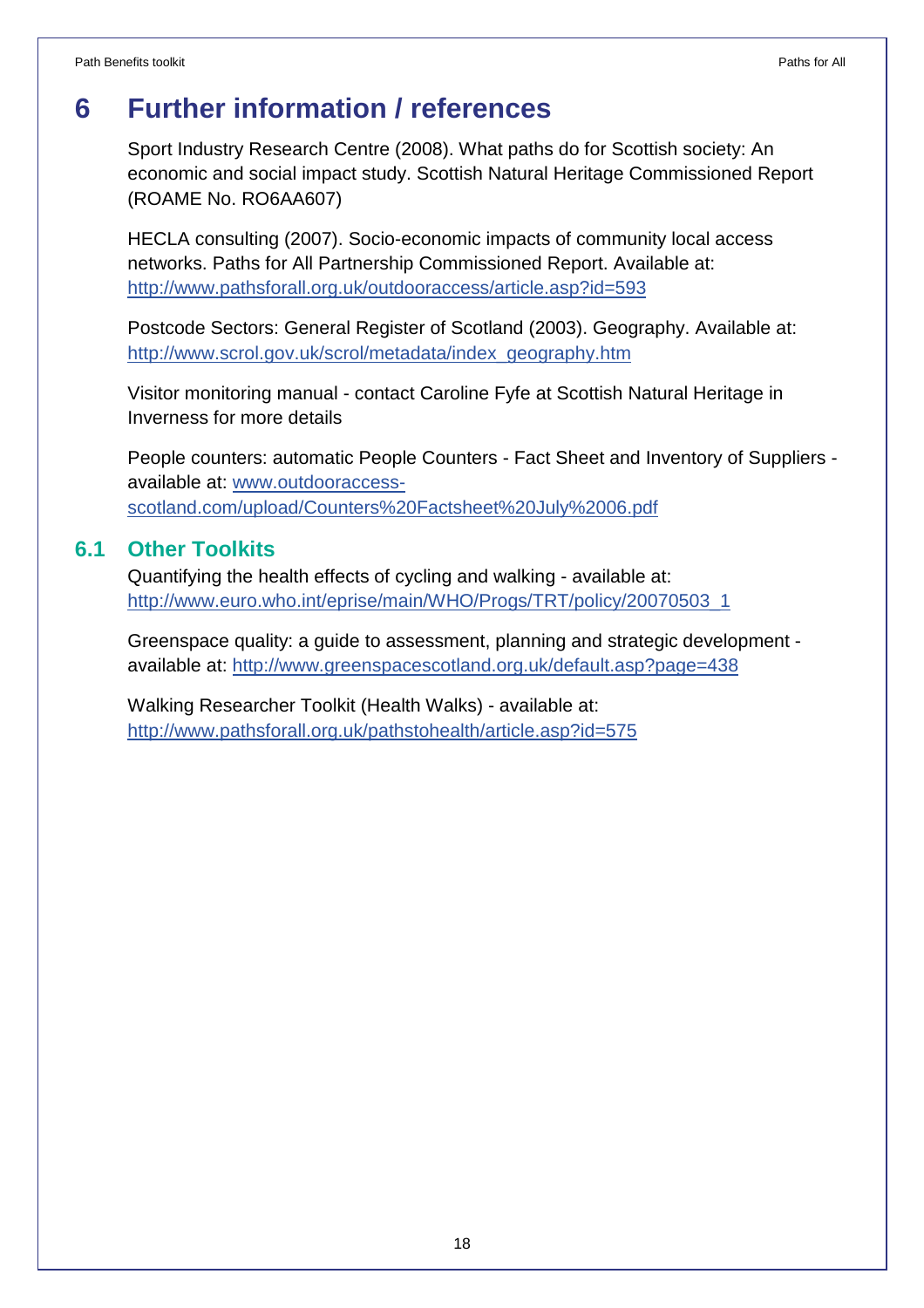# **Path Benefits Toolkit - Annex**

#### **Working safely to collect responses**

These are guidelines to ensure the Health and Safety of interviewers. Please note that your own vigilance while working with the public is essential for reducing any risk to yourself.

#### **General Procedures**

When undertaking fieldwork for this project your safety is paramount. All of the interviewing points to be included have been visited before the start of fieldwork and any specific hazards have been identified. Please note the following points:

- Ensure that a family member or friend is aware of where you have gone to work and an approximate time of return.
- Wear suitable footwear with good ankle support and adequate tread. Also dress for the weather and carry waterproof and warm clothing.
- Take a mobile phone with you. If you do not have a mobile phone keep a phone card in your pocket to use in an emergency.
- Take care when reaching the survey point and watch out for damaged or slippery paths / roads and take extra care on steps.
- If you are driving on a site remain within the maximum speed limit and slow down for other users, especially people on foot, cycle or horseback. Also pay heed and slow down if you seen warning signs. Do not pass No Entry or Forest Operation signs if machines are on or close to the road.
- When approaching visitors watch out for dogs and other animals (in rural areas). If you feel you may be at risk, do not enter.
- In hot weather please ensure that you protect yourself from sunburn, wear a hat, take regular breaks in the shade and drink plenty of water.
- Leave valuables at home. Avoid carrying handbags.

#### **What to do if you are in an accident, attacked or threatened**

- Find a place of safety
- Do not put yourself in danger; assess the situation before attempting to help others.
- Call accident and emergency services if necessary
- Report to the police. (Obtain a crime number).
- Phone home / family or ask police to contact home / family.
- Report to the 'Project Manager' and confirm in writing what happened.

#### **Declaration**

I have read and understood the safety guidelines and agree to abide by them.

Signed: \_\_\_\_\_\_\_\_\_\_\_\_\_\_\_\_\_\_\_\_\_\_\_\_\_\_\_\_\_\_\_\_\_\_\_\_\_\_\_\_\_

Date: \_\_\_\_\_\_\_\_\_\_\_\_\_\_\_\_\_\_\_\_\_\_\_\_\_\_\_\_\_\_\_\_\_\_\_\_\_\_\_\_\_

Interviewer Name: